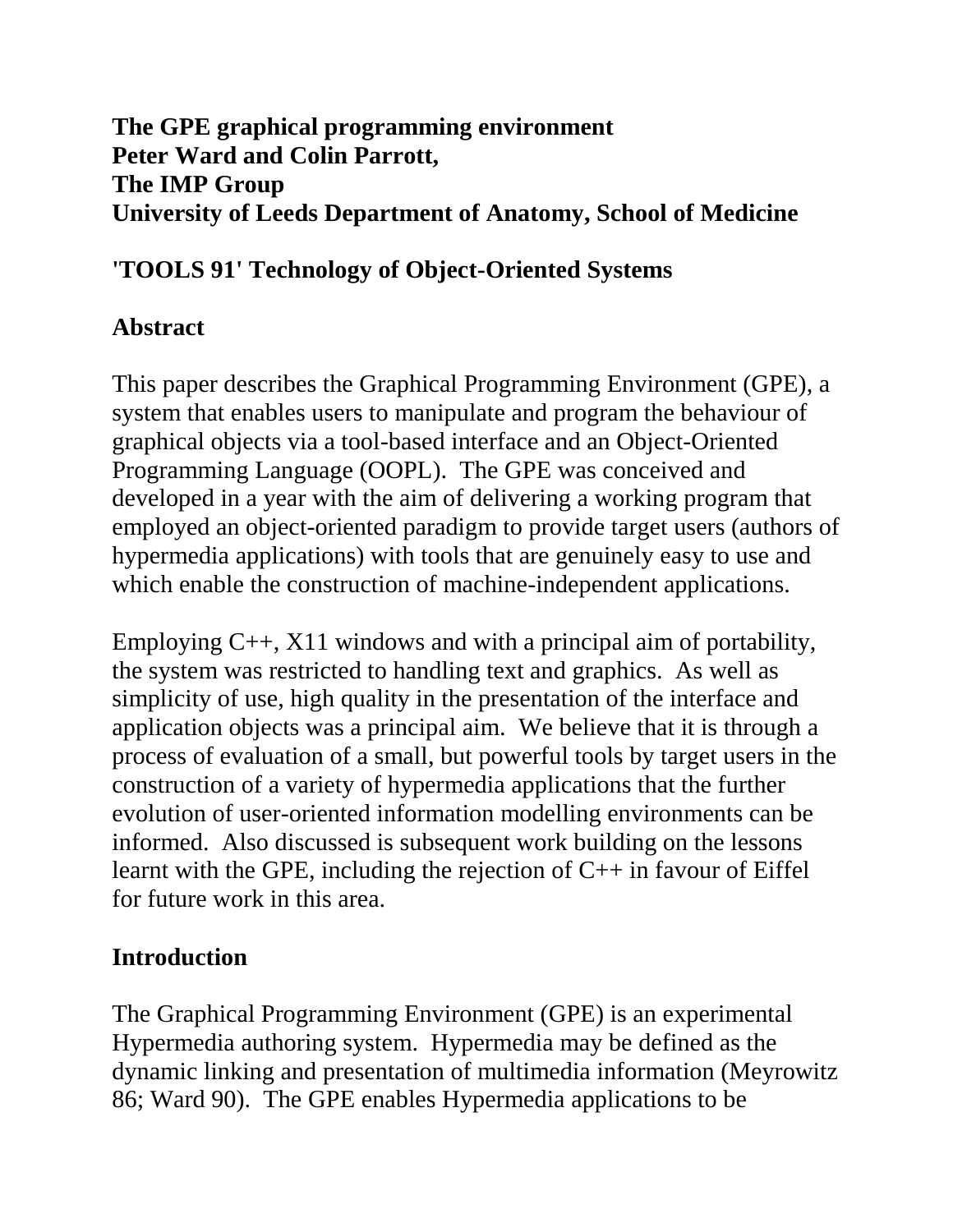interactively constructed from text and imported graphics. The GPE treats text and graphics as interactive, persistent objects that belong to a class hierarchy, respond to messages and have spatial and semantic relationships with an another. The user can program these objects to respond to selection with a pointing device such as a mouse.

The GPE was developed over twelve months in 1989/90 by the IMP group at the University of Leeds with funding from the Systems Technology Group, IBM UK Ltd.

# **Design Criteria**

- 1. To design a user interface that was genuinely easy to operate. A fundamental belief of the IMP group is that providers of technology and the developers of applications need to work towards more "User-Oriented" systems.
- 2. To support a range of graphical object types. The system had to be able to deal with near-photographic quality colour images and limited animation as well as simple graphics and text.
- 3. To produce hypermedia applications that were highly portable. The applications constructed with the GPE needed to run on a range of machines, preferably without having to be mangled by translation software. This required a machine independent storage scheme.
- 4. To investigate a number of technical issues. We were very interested in the whole relevance of Object-Orientated design and programming to the specific problems of Hypermedia and to the problems of software engineering in general.

# **The Implementation**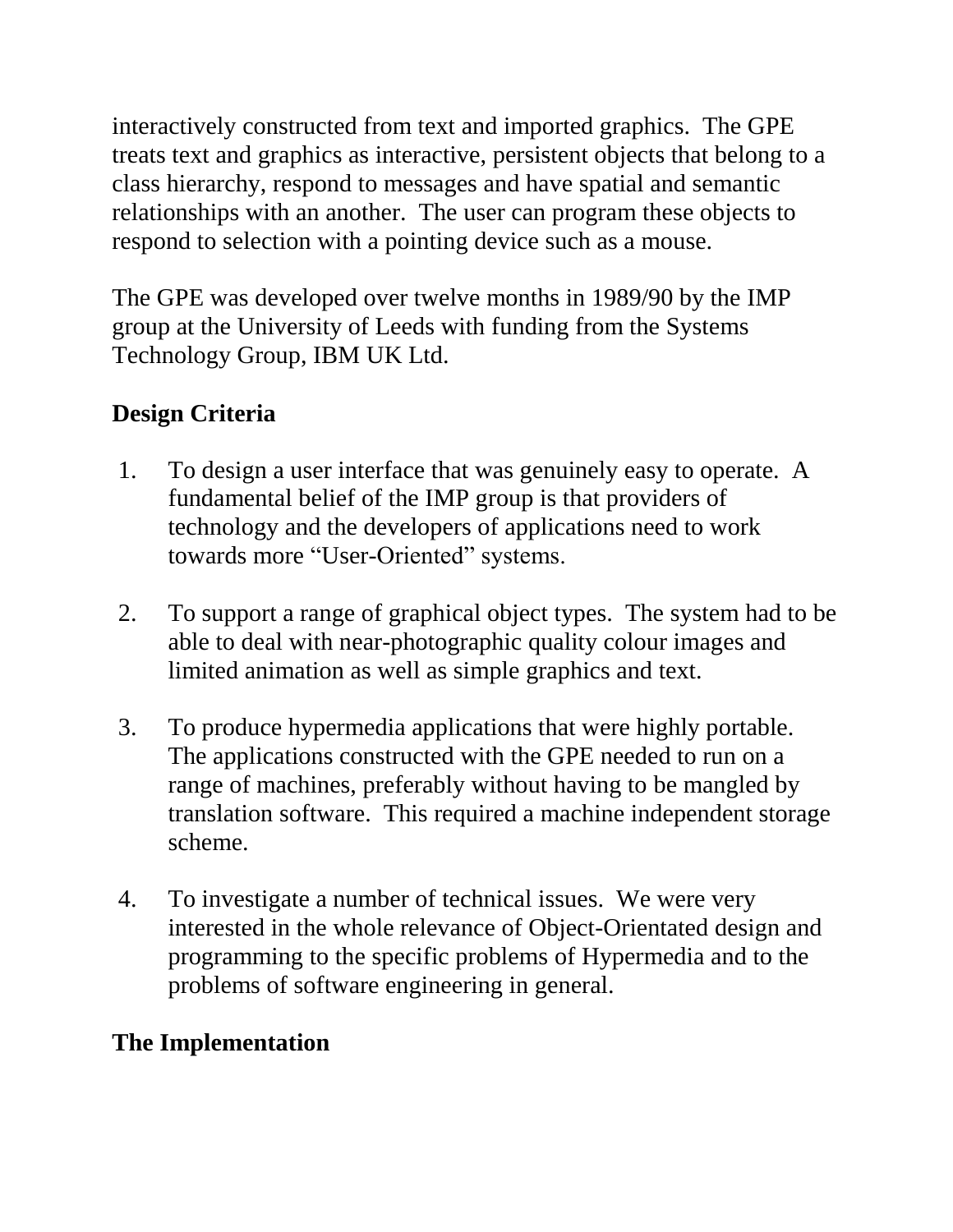In the interests of portability we chose UNIX and its variants and the X11 windowing system (Nye 89) as the core implementation dependants. The GPE uses only low-level Xlib part of X11, this was thought sensible, at the time, due to the relative "bugginess" of higherlevel toolkits and their lack of standardisation. However, we believe that the system could be re-engineered to use higher level X widgets. The C++ language (Stroustrup 86) seemed like a natural choice considering our existing experience and the fact the UNIX and X11 both have C interfaces. Smalltalk (Goldberg and Robson 86) was considered and rejected for reasons concerning portability, colour support and scale, but had an influence on much of the design. The GPE was initially implemented using X11R3 and the Glockenspiel V1.2D C++ compiler on the Sun 4/260 under SunOS 4.0 and on the IBM PC-RT under AIX. The GPE has also been ported to  $X11R4$ , version 2 of C++, SunOS 4.1 and the IBM RS-6000.

## **The User Interface**

The GPE uses the concept of the pointer being a tool that manipulates objects beneath it on the screen. The benefits of using the tool metaphor in interface design are:

- 1. It provides users with a model that relates well to their experience of the real world.
- 2. It provides a framework of possibilities for users to explore.
- 3. It can be elegantly modelled using the object-oriented paradigm.

Actions by the user result in event messages being sent to the current tool, the tool can then send further messages to the object it is being applied to.

The GPE tools were specified using the following criteria: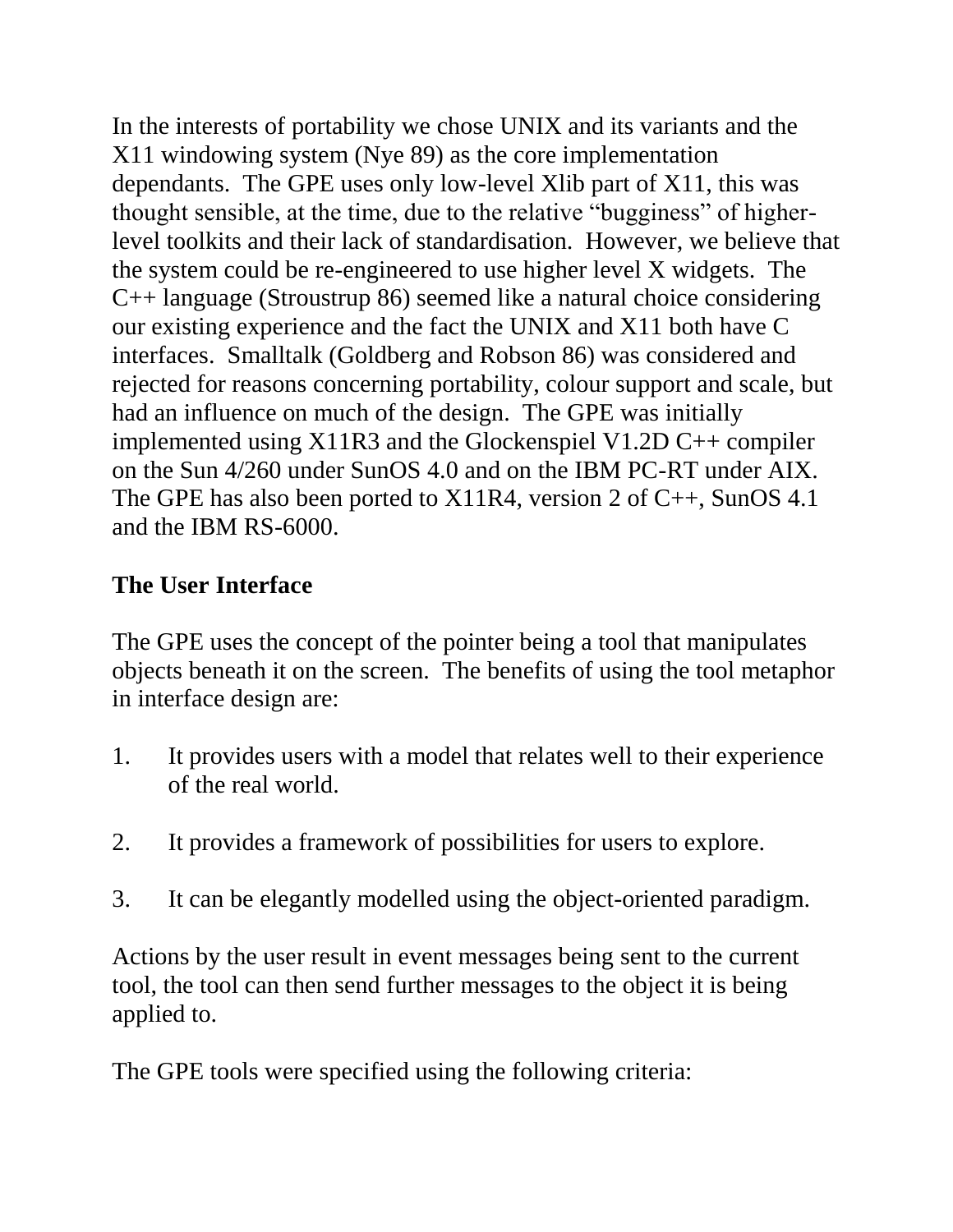- 1. Was the tool essential.
- 2. Was it easy to use.
- 3. Was its function understandable.
- 4. Was it useable in many different situations.
- 5. Was it compatible with other tools.
- 6. Was it unique, or could it be combined with another tool.

The objects that tools manipulate have the following features:

1. A rectangular background of solid single colour or 8bit (256) colour image.

- 2. Optional border of solid colour.
- 3. Optional overlaid text.
- 4. A set of intrinsic messages that they respond to.
- 5. Three user-programmable method scripts.

The system treats everything including the menus, tools and graphical objects in a uniform manner. All these things are "objects". Access to the object world is provided via an Object-Oriented Programming Language, in which method scripts are written. Below is a brief description of each tool: (see Fig 1).

The Rectangle tool creates coloured rectangles with borders. A left button drag defines two opposite corners of the rectangle. If a rectangle is created within another rectangle or image it will become "adopted" by it. An object that is adopted is called a child of the parent object and a sibling of any other objects sharing the same parent. A tree of spatial relationships is thus created.

The Image tool creates rectangular colour images from external 24 bit TIFF files (Aldus 90). A left button click on the desired centre position of the image produces a list of currently available image filenames. A left click on one of these filenames will load that file at the indicated position. If an image is created within another rectangle or image it will become adopted by it.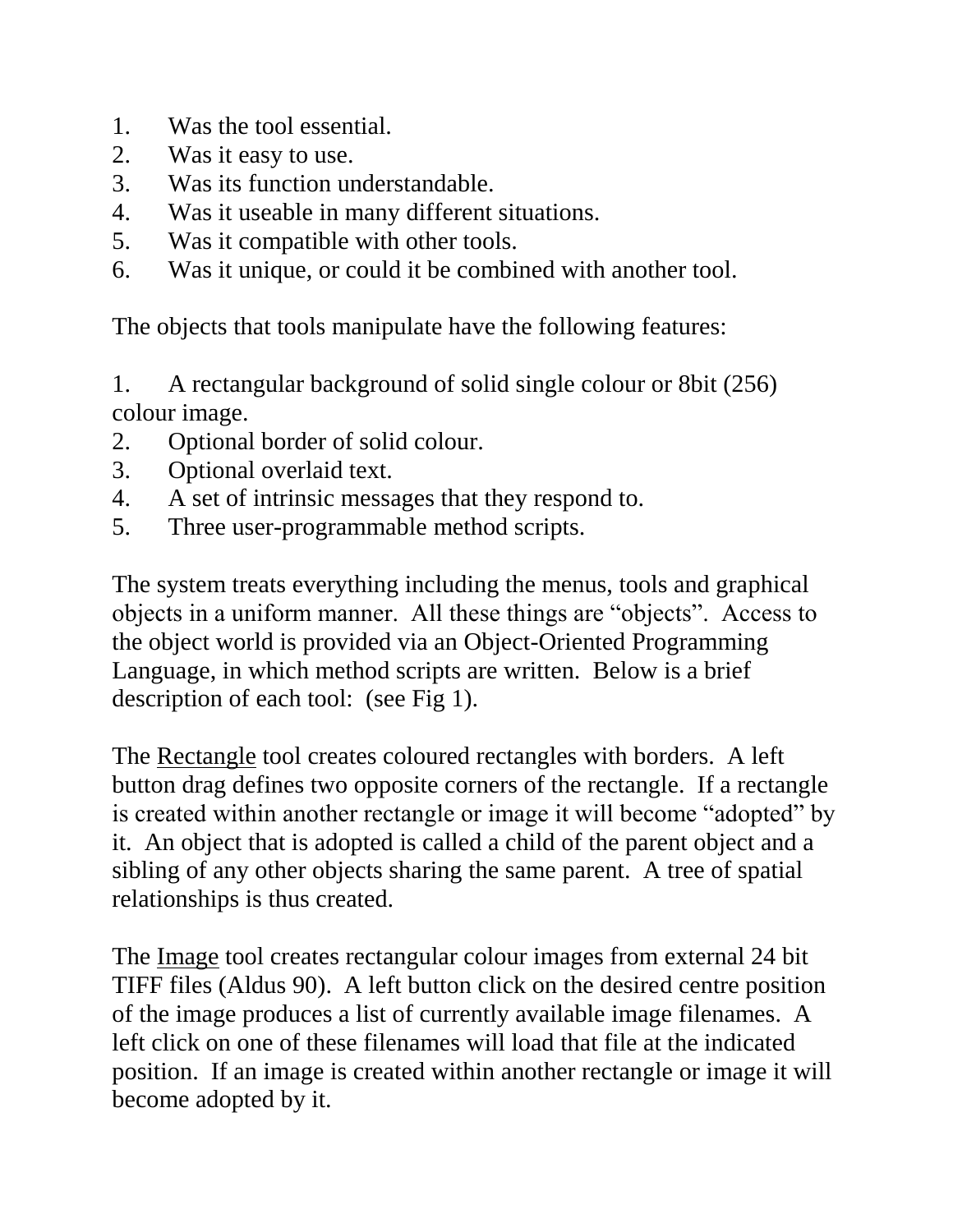The text tool adds text editing facilities to a rectangle or image. A left button click on a rectangle or image with no text will add some initial text and put the object in editing mode, if the object already has some text then it will go straight into editing mode. Note: Text wraps automatically and will be automatically reformatted if the object is resized.

The Resize tool changes the geometry of a rectangle or image. A left button drag inside of any corner or edge of a rectangle or image will enable the user to change it's size and shape. The pointer changes to indicate which corner or edge is being resized. An image will be clipped if resized smaller and replicated if resized larger.

The Move tool changes the position of an object. A left button drag moves an object and a new descendant to a new position.

The Copy tool enables objects to be copied. A left button drag makes one or more copies of an object and it's descendants in a new position. When an object is copied all it's parameters including any programmed behaviour are also copied.

The Select tool sends *!select* messages to rectangles or images. A left button click sends the object beneath the pointer a *!select* message. Rectangles and images can be programmed to respond to these messages. The select tool is the intended "end-use" tool - used to control a finished application.

The Query tool displays an editable description of a rectangle or image. A left button click on an object pops up a large rectangle with the following controls:-

| <b>Description</b> | <b>Function on left button click</b> |
|--------------------|--------------------------------------|
| name               | enter name of object class           |
| X                  | enter x offset                       |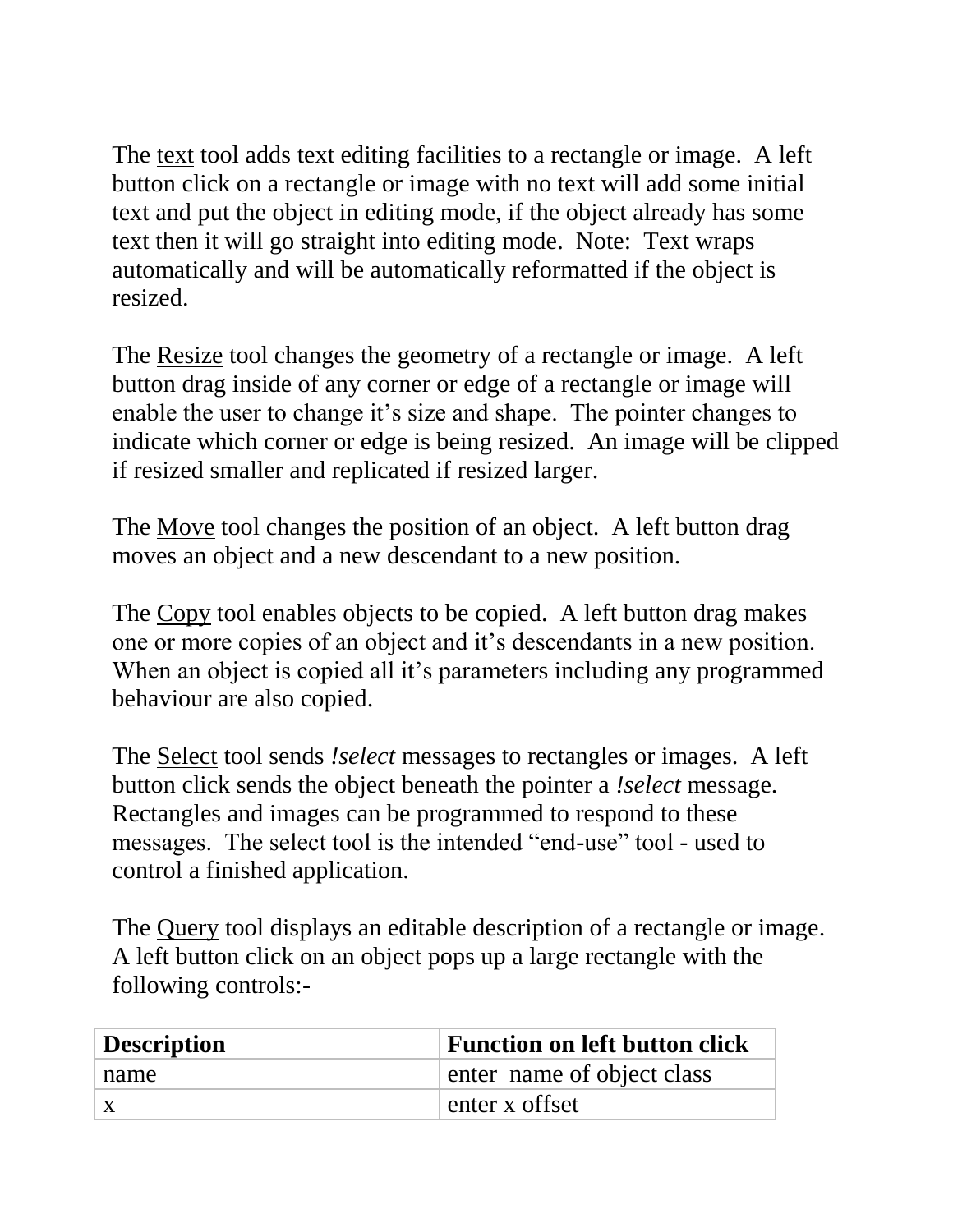| y                 | enter y offset     |
|-------------------|--------------------|
| width             | enter width        |
| height            | enter height       |
| border width      | enter border width |
| font              | enter font number  |
| background colour | produces palette   |
| border colour     | produces palette   |
| text colour       | produces palette   |
| !select method    | enter/edit script  |
| !deselect method  | enter/edit script  |
| lappear method    | enter/edit script  |

The Colour tool changes the background, border or text colour of a rectangle or image. The current colour is selected by a left button click on the palette. A left button click on an object sets the colour of one of it's component to the current colour.

The Protection tool stops accidental changes being made to an object by automatically translating all tool messages (except those from the protection tool) into !select messages. Objects that are "finished" should be protected. Note: Protection is inherited by all descendants of a protected object.

The Destroy tool removes an object completely from the system. A left button click will pop up a menu offering to destroy the object.

The Exit tool simply lets the user exit the GPE program. If "save" changes and exit" is clicked any changes will be saved - the user will find everything persists between this and the next session.

### **The Language**

The GPE has a built in OOPL. The language works by modelling objects that send "messages" to each other. When an object receives a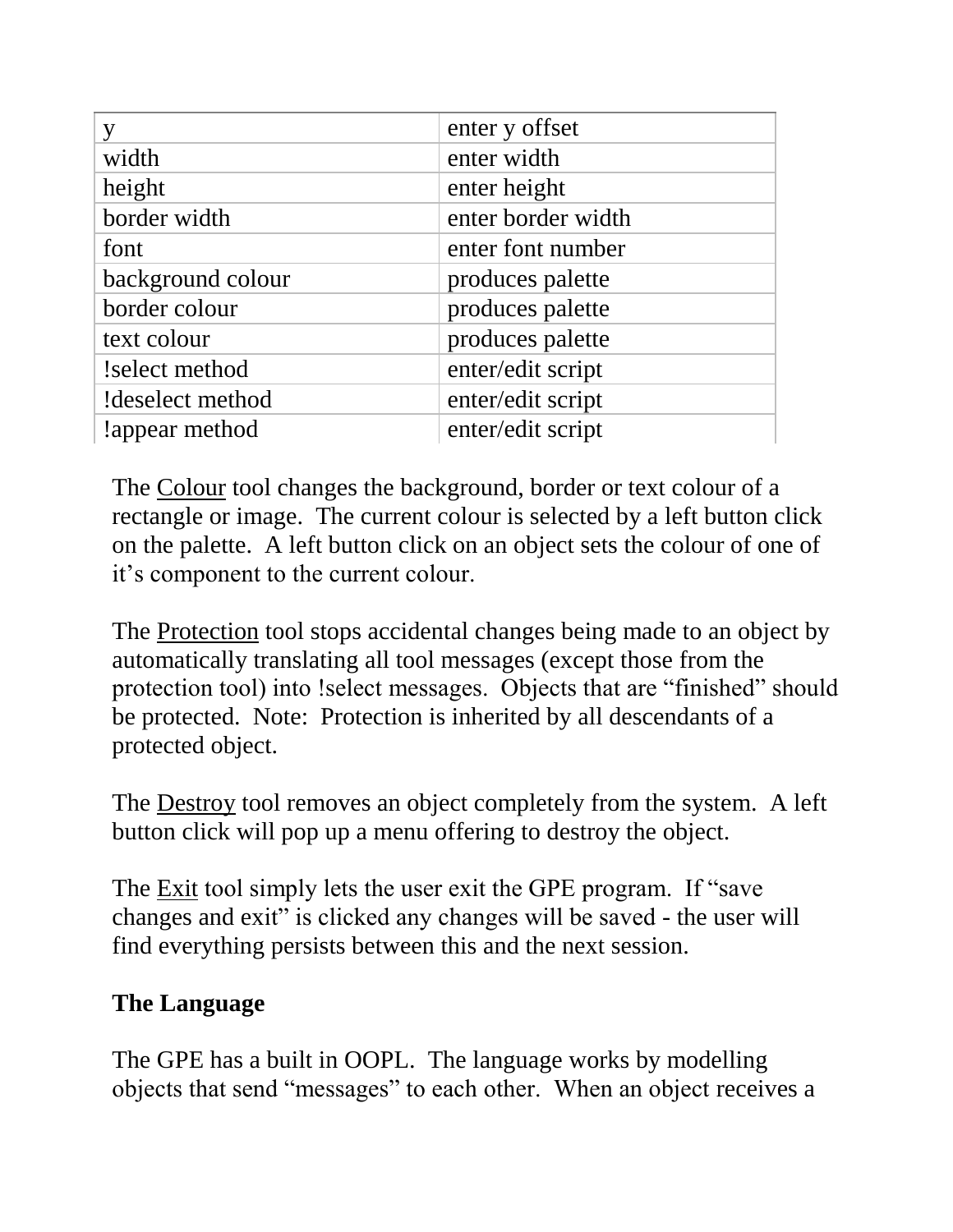message, it tries to interpret that message according to an internal "method". A method is a script that contains statements from the language. Underlying the system is a class hierarchy that all objects belong to. Classes are provided for objects such as numbers, strings and lists to support basic programming tasks.

A class has the following components:

*Name Super Class Instance Part Name List Instance Method Dictionary Class Part Name List Class Part List Class Method Dictionary*

*Instance parts* exist for each object belonging to the class. *Class parts* are shared by all objects belonging to the class. *Instance methods* are executed when an instance of a class receives a message. *Class methods* are executed when a class receives a message.

Classes are organised into the following hierarchy with the *Object* class at the root.

*Object Tool Number String List Location Geometry Rectangle Image Palette Tool*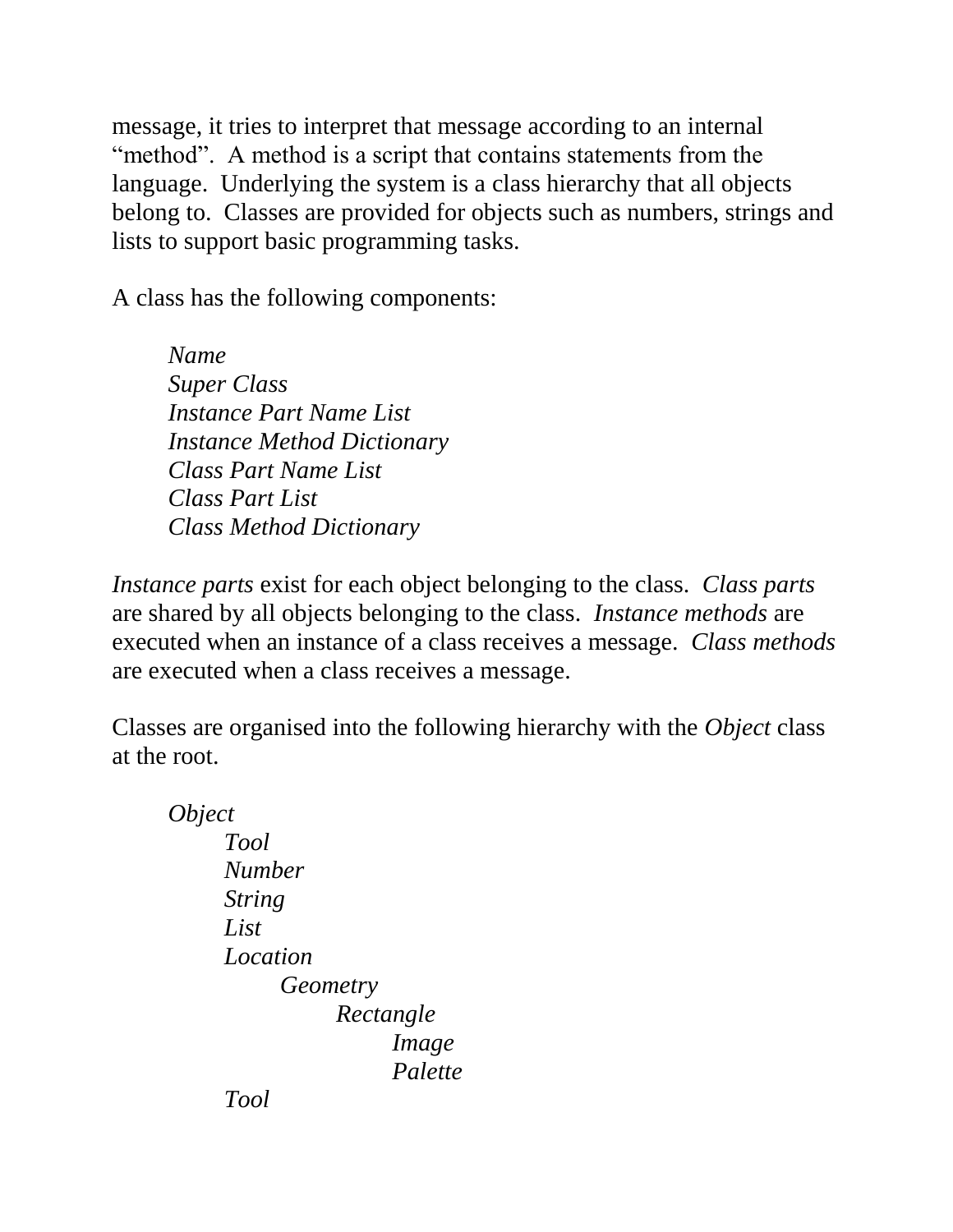*RectangleTool ImageTool TextTool ResizeTool MoveTool CopyTool SelectTool QueryTool ColourTool ProtectionTool DestroyTool ExitTool*

Although many object-oriented systems present users with large number of classes, the GPE contains an absolute minimum. The temptation to create many specialised classes was resisted in order to keep the system small, understandable and flexible.

The Language syntax was designed using the following criteria:

- 1. Simple to understand
- 2. Minimum number of reserved words.
- 3. Infix notation and normal precedence for maths operations.
- 4. Contextual separation of assignment and equality test.
- 5. Contextual separation of reference and identity test.
- 6. No need for statement terminator.
- 7. Procedural style parameter passing.
- 8. Mappable to object-oriented semantics.
- 9. Parsable by recursive descent.

In many situations a method needs to send messages to the receiver of the message - this is accomplished by using the special object name *self*.

To teach a rectangle to turn red when selected would require programming it's !select method as follows:-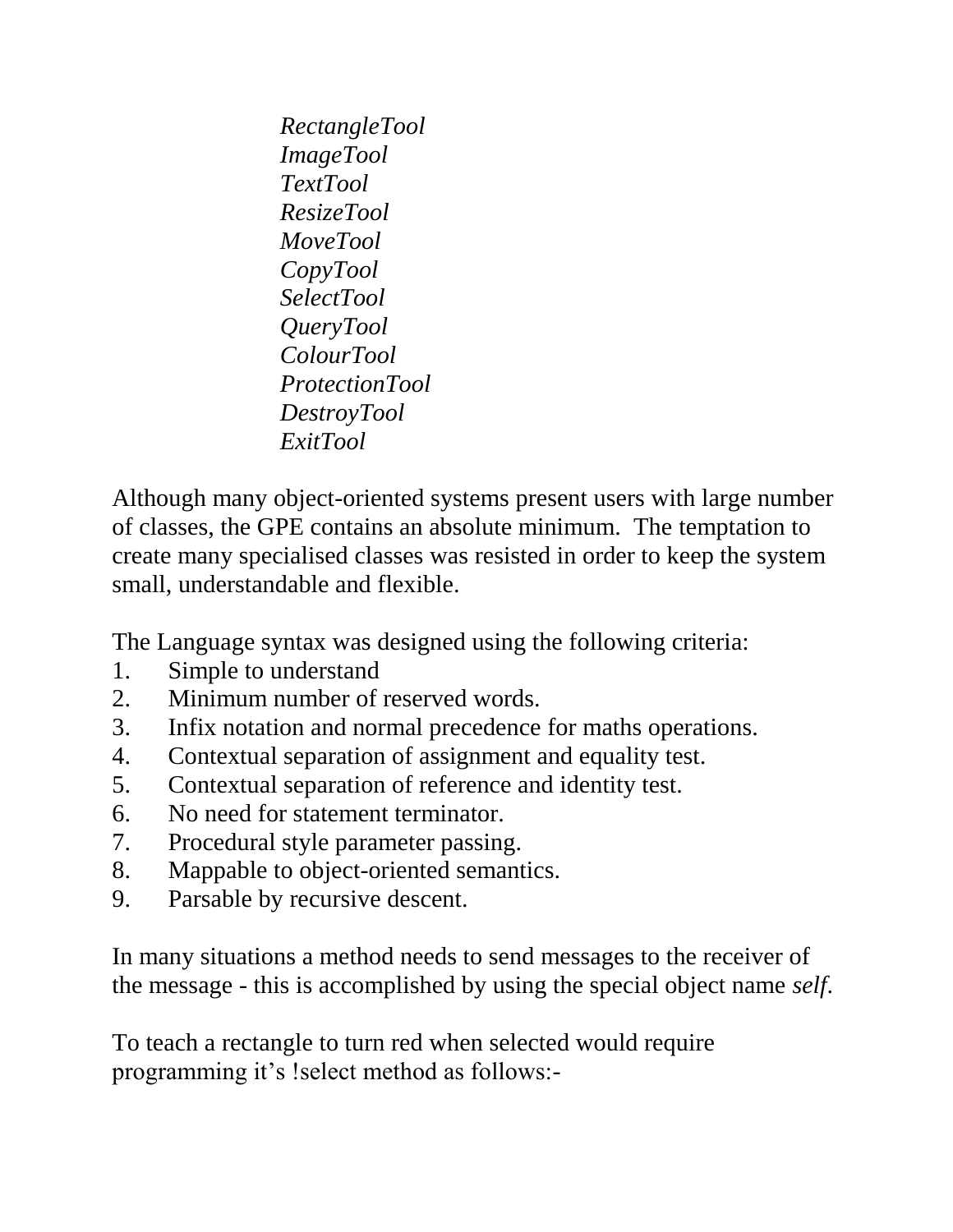### *Self!colour (red)*

This statement sends the message *!colour(red)* to the rectangle. To find he present colour of the rectangle we would use the following expression:-

*Self?colour*

This expression yields an object that is the colour of the rectangle.

### **The Architecture**

The GPE is constructed as a virtual machine that executes high-level object-oriented code on an interpreter. This enables much of the system to be written in the internal language rather than C++. In fact, the majority of the intrinsic methods are written using the internal OOPL.

The virtual machine is divided into 3 major units:

A Persistent Storage Manager (PSM) looks after all memory and file management tasks for GPE objects. This enables all objects to be referred to in C++ via 32 bit handles called IDs. Unlike machine addresses these are portable, persistent and can address a larger space than the machine memory, without the use of virtual memory.

The X11 Interfaces translates incoming X events into messages to the current tool and implements graphical output primitives.

The Kernel sits between the PSM and the X11 Interface and consists of the following sub-systems:

A Script Compiler uses a recursive descent algorithm to parse script text strings into an internal (more efficient) form. The compiler has access to internal dictionaries and the call hierarchy. The compiler consists of three conceptional sections - a lexical analyser, a syntax parser and a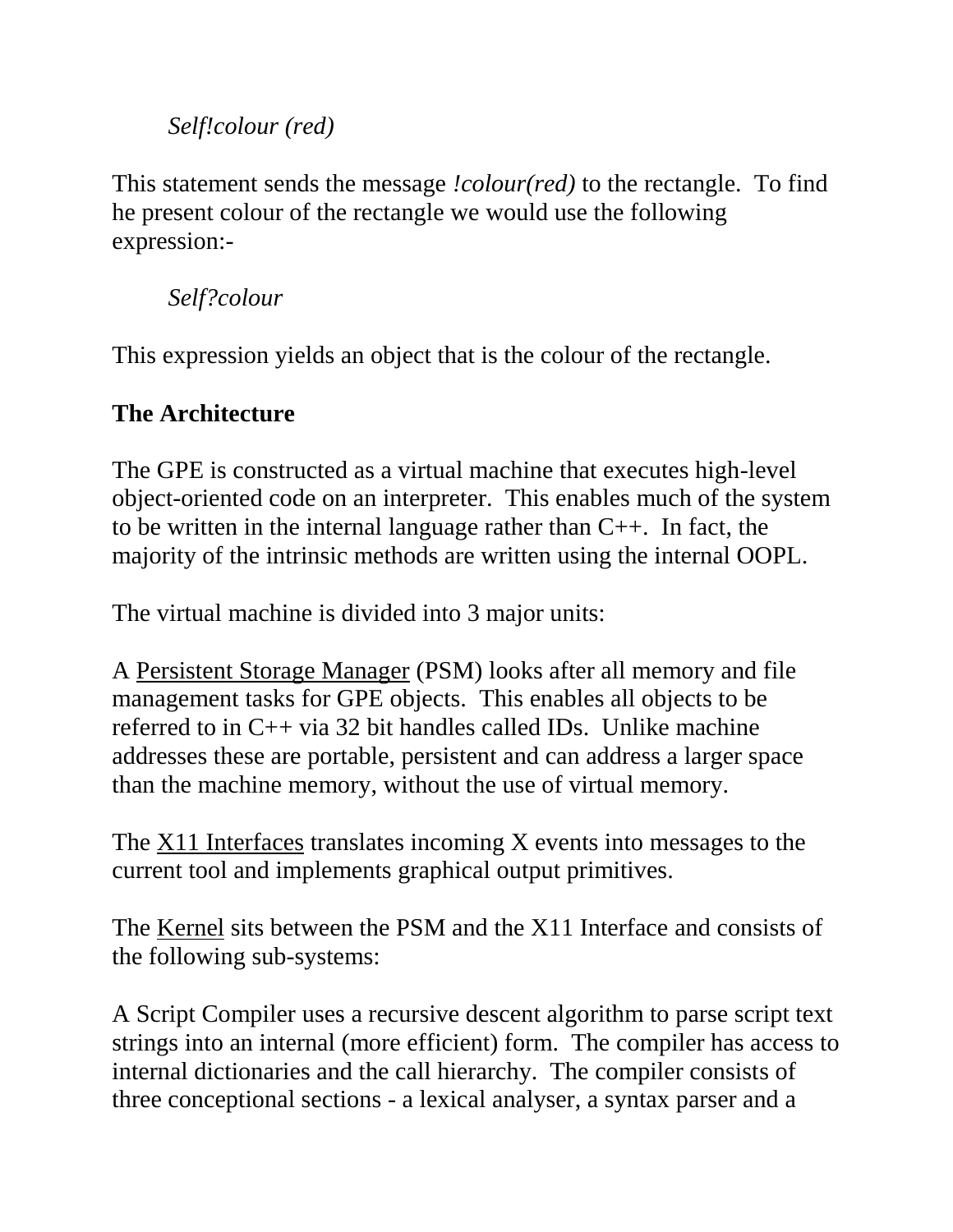code generator. The latter outputs a 32 bit stream of code that is executable by the interpreter.

An Interpreter implements the sending of messages by executing compiled code and by call primitive  $C_{++}$  functions. It performs method dictionary lookups and superclass chaining to find methods that match receive messages. The compiled code is executed using a reverse polish scheme, a stack and a small set of primitive opcodes. The stack is employed to store temporary variables, parameters and housekeeping information.

A Global Dictionary contains string-ID associations. It is used to store the IDs of classes and global instances.

A Selector Dictionary contains string-selector associations. It is used by the compiler to convert strings representing method selectors into a compact tokenised form. The interpreter can deal with these tokens much more effectively than with text.

A set of idealised C++ objects called "things" map high-level objects onto the machine architecture. These objects represent the basic entities used by the virtual machine such as integers and arrays. These C++ objects are idealised in the sense that they are completely opaque and have sophisticated capabilities like persistence.

### **Conclusions**

The GPE demonstrates the feasibility of using an object-oriented tool metaphor for hypermedia and prototyping applications. It provides a framework for serious evaluation and development and is a useful prototyping tool in its own right. The implementation uses a variety of novel techniques that could be transplanted into other applications.

The GPE has been used to construct several small applications. These include a realistic looking panel with push buttons, toggle switches and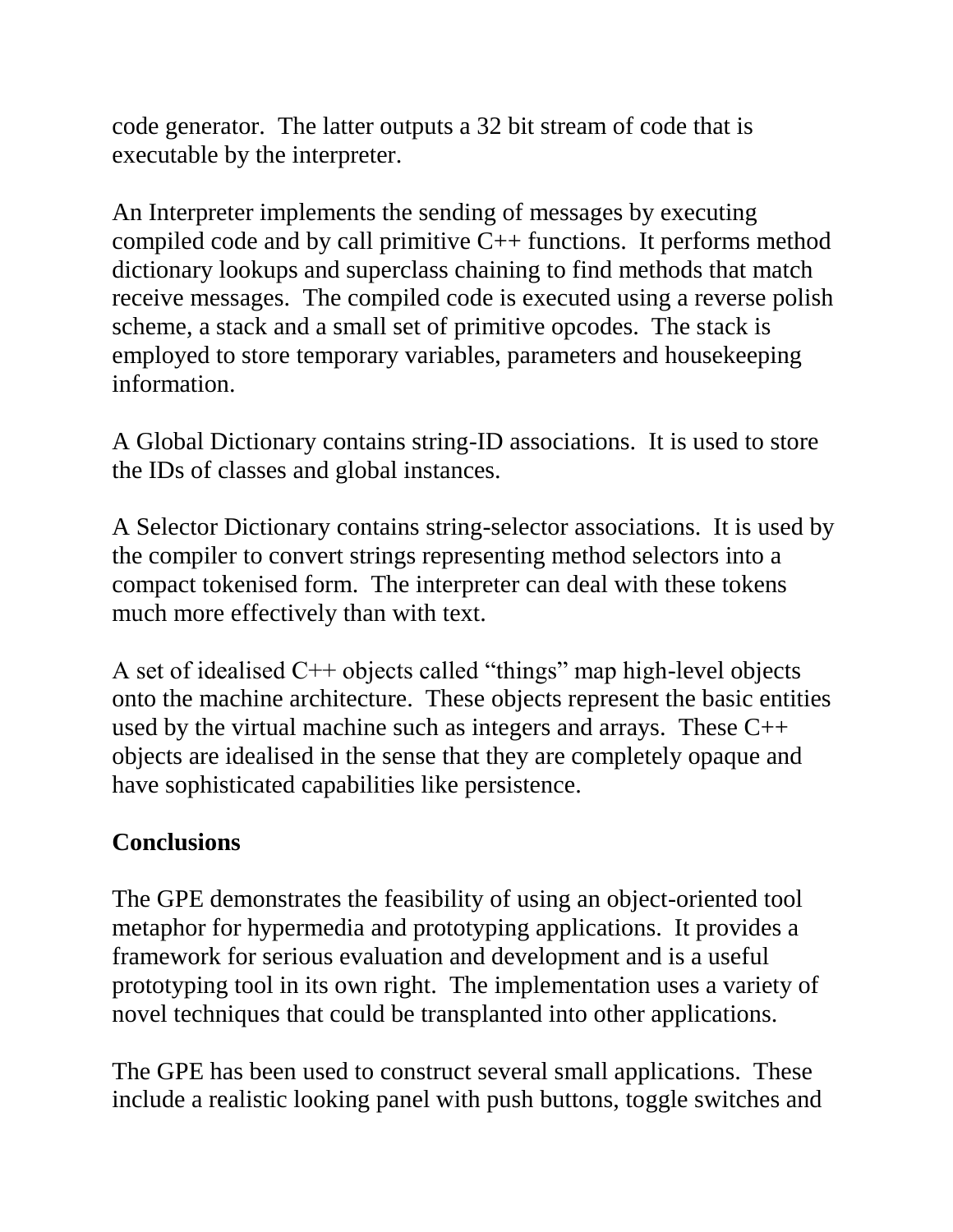sliders that animate when selected (see Fig 2). The settings of these simulated controls effect other features like the colour of a "LED" or the position of a photo in a frame. Another application displays a diagrammatic representation of a sensorimotor reflex "circuit" in the Human Nervous System. This diagram can be interrogated for information on its components and can be "Stimulated" to produce an animated simulation of the neurons firing etc. Other applications include an interactive demonstration of Human Vision in which the various components of the eye are interrogatable and responses to light and objects moving in the distance are revealed by direct manipulation.

This practical experience has confirmed the usefulness of the language and the majority of the tools. The protect tool was however not a success - an undo facility and an automatic save mechanism would have been much better. The system also needs the addition of two new tools. One for controlling reparenting operations and another for segmenting images into non-rectangular components. The technicalities behind such features are something we would like to address in future work.

We are conducting experimental evaluation exercises with various types of user (including designers of an object-oriented interface building environment employing an event handling approach in contrast to our script approach to user object programming) in order to better understand the effectiveness of various end user interface dialogue strategies. We believe that such an approach to evaluation by designers of tools intended to be used by real users in the construction of applications is very important.

We encountered several problems with C++. Many, such as lack of multiple inheritance and poor stream support have been fixed in version 2 of C++ but we still have an uncomfortable feeling about the language. In being so close to C it shares all of its problems and adds a few new ones. Basic types not being objects, lack of support for persistence, no automatic garbage collection and lack of any decent class libraries are all things that put us off using  $C++$  for future work.